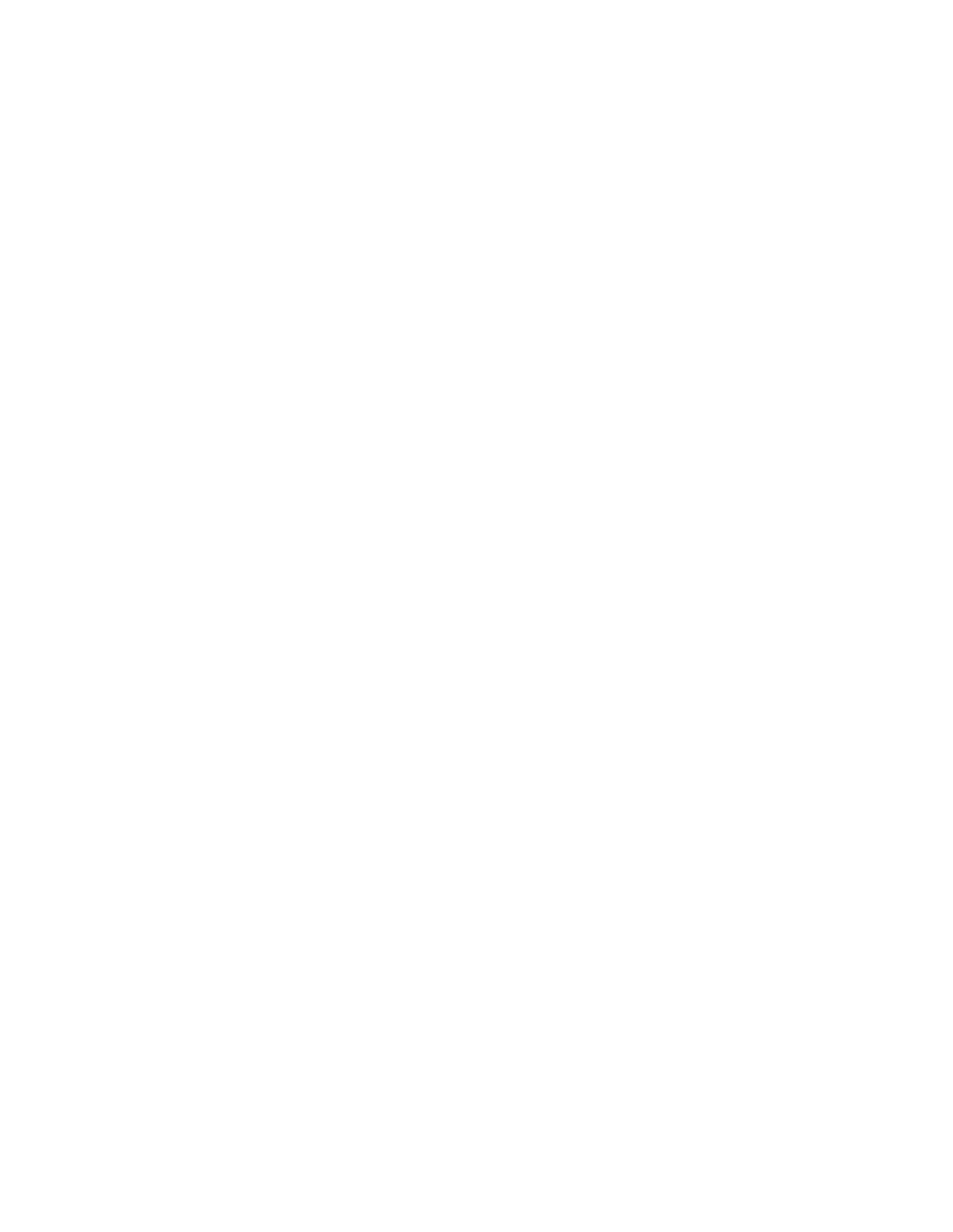### **BURKE, Justice.**

[¶1] Bill Kuhl brought wrongful termination claims against his former employer, Wells Fargo Bank, N.A. The district court granted summary judgment against him and in favor of Wells Fargo, and Mr. Kuhl appeals that ruling. We will affirm.

#### *ISSUES*

[¶2] Mr. Kuhl raises these issues:

1. Did the district court err in granting summary judgment in favor of Wells Fargo on Mr. Kuhl's claim for breach of an express contract of employment?

2. Did the district court err in granting summary judgment in favor of Wells Fargo on Mr. Kuhl's claim for breach of an implied contract of employment?

3. Did the district court err in granting summary judgment in favor of Wells Fargo on Mr. Kuhl's claim for promissory estoppel?

4. Did the district court err in granting summary judgment in favor of Wells Fargo on Mr. Kuhl's claim for tortious breach of the implied covenant of good faith and fair dealing?

# *FACTS*

[¶3] Mr. Kuhl became president of the First State Bank of Pinedale on June 1, 2007. That bank was owned by United Bancorporation of Wyoming, Inc., which also owned several other banks in Wyoming and Idaho. Later that year, Mr. Kuhl learned that Wells Fargo Bank, N.A., was planning to purchase several banks from United Bancorporation, including the First State Bank of Pinedale. The sale was scheduled to close on July 1, 2008.

[¶4] In March of 2008, Mr. Kuhl attended a meeting at which the sales agreement was presented for shareholder approval. From that agreement, he learned that the presidents of three other banks being purchased by Wells Fargo would be offered written two-year employment contracts with Wells Fargo. Mr. Kuhl was not on the list of bank presidents to be offered such a contract.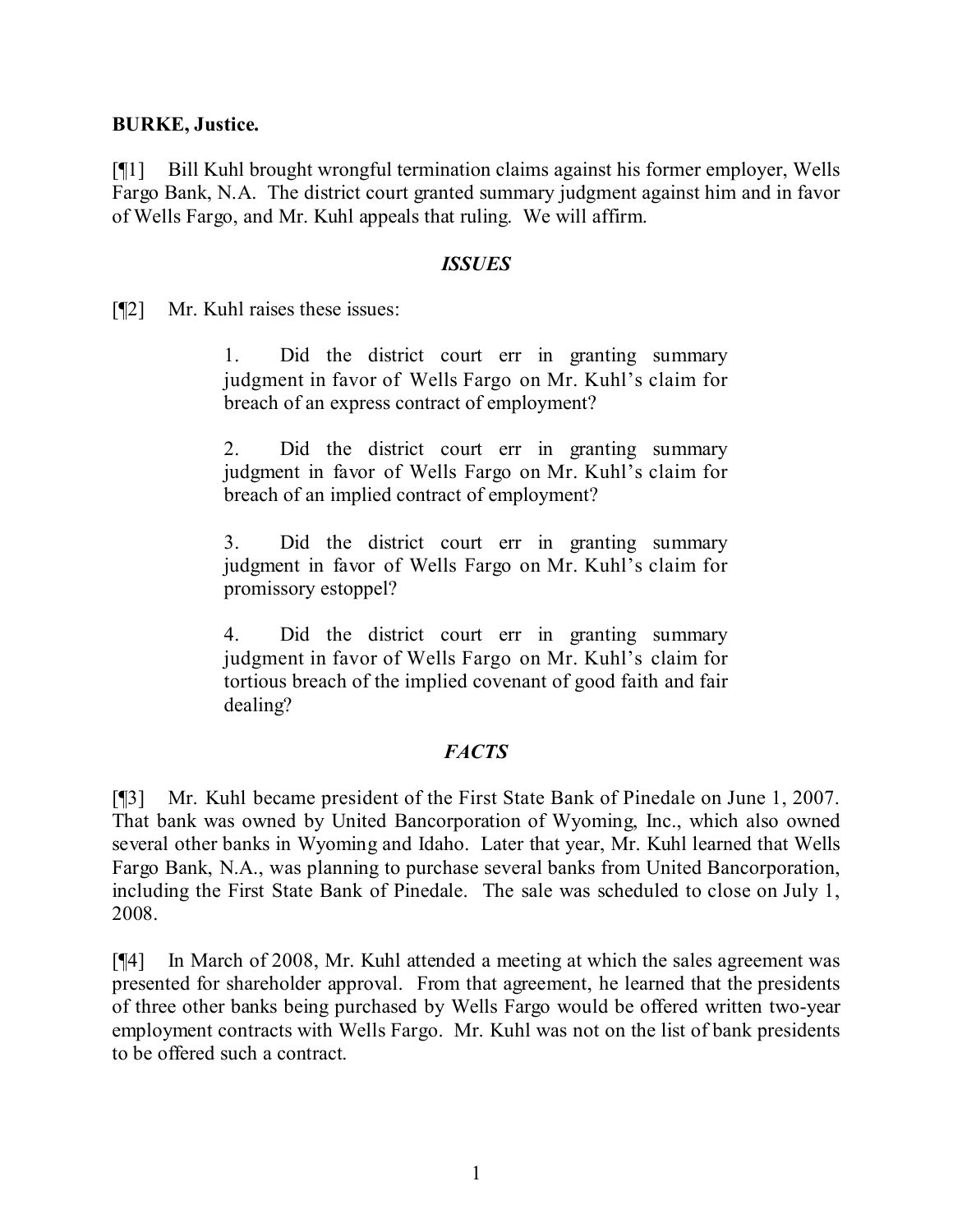[¶5] In April of 2008, Wells Fargo's Human Resources Manager for Wyoming, Colorado, and Montana, Brad Nations, came to the First State Bank to deliver written employment offers to those employees Wells Fargo wanted to retain. Mr. Kuhl was among those, and at the end of the day, Mr. Nations provided him with a letter offering him employment with Wells Fargo. The letter was signed by Michael J. Matthews, "Regional President – Wyoming." The first paragraph informed Mr. Kuhl that Wells Fargo was "committed to retaining key employees such as you through this transition." The letter also set forth a base salary, retention bonus payments after six months and one year employment, and other employment details. The third paragraph of the letter repeated that Wells Fargo was

> committed to retaining key employees such as yourself. To that end, I want to confirm that while there may be process changes as we move through the transition, you should expect it to generally be "business as usual." This means that you should continue to perform your job duties.

[¶6] On the second page of the letter, immediately below Mr. Matthews' signature line, text appeared inside a box setting forth "**Conditions of Employment at Wells Fargo**" (bold in original), beginning with this:

> Employment with Wells Fargo has no specified term or length. Both a team member and Wells Fargo have the right to terminate a team member's employment at any time, with or without advance notice and with or without cause. This is called "employment at will" and no employee of Wells Fargo has the authority to alter this arrangement without the express authorization of a Wells Fargo officer at the level of executive vice president or higher.

Mr. Kuhl claims that this "employment at will" language seemed to conflict with other portions of the letter indicating that Wells Fargo wanted to retain him. He asked Mr. Nations about the "employment at will" language. The response is disputed, but Mr. Kuhl contends that Mr. Nations told him his employment could be terminated only if he did something illegal.

[¶7] After the meeting with Mr. Nations, but before the bank purchase was closed, Mr. Kuhl received a form entitled "Wells Fargo Acquisition Eligibility Form." It requested certain employment-related information from Mr. Kuhl, and provided additional information about Wells Fargo. Immediately above Mr. Kuhl's signature appeared this language: "This application does not constitute a contract of employment. Employment and compensation can be terminated with or without notice, and with or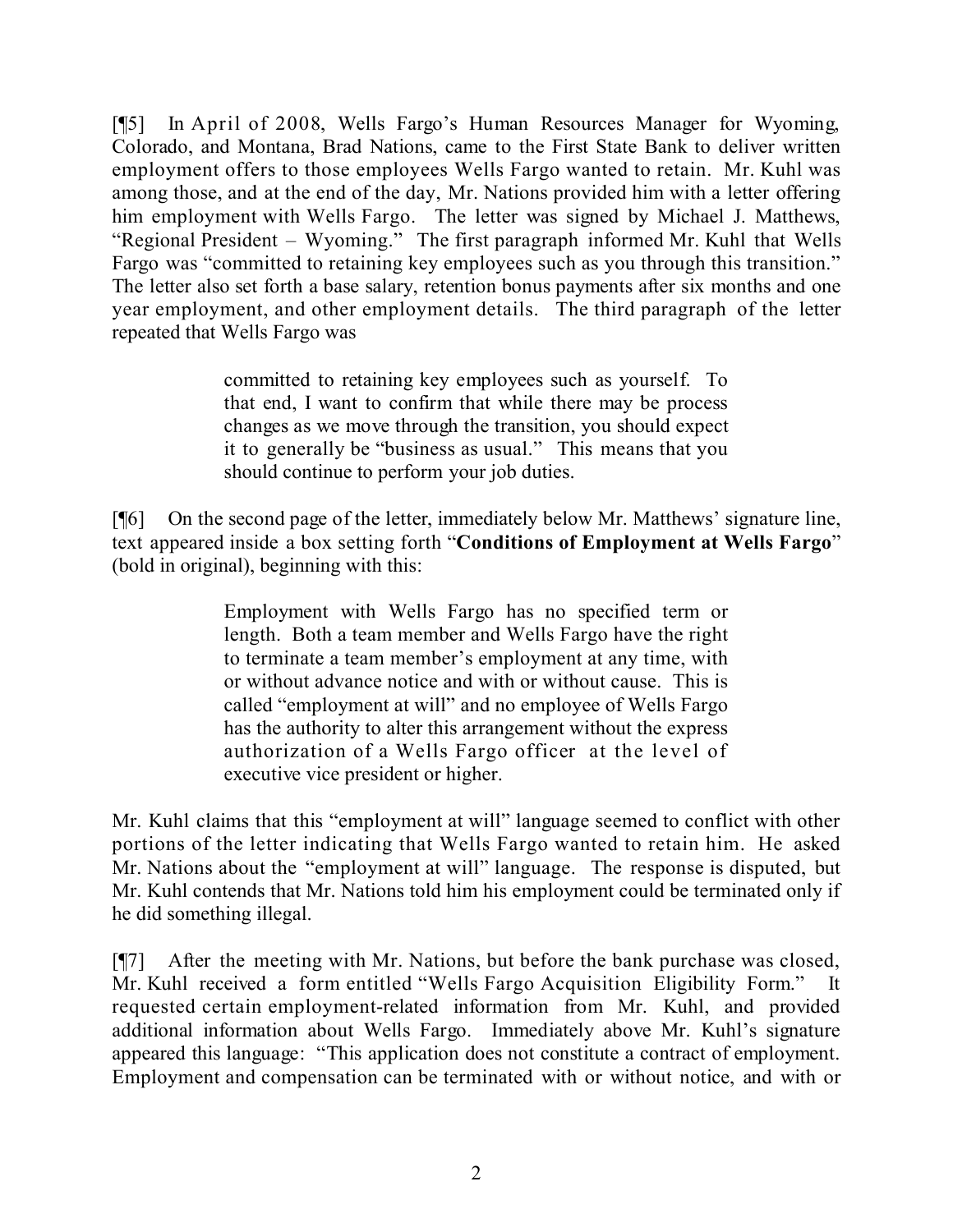without cause, at any time." Mr. Kuhl signed the document on April 30, 2008.

[¶8] On this same date, Mr. Kuhl signed a "Wells Fargo Agreement Regarding Trade Secrets, Confidential Information, Non-Solicitation, and Assignment of Inventions." This three-page form provided information on the listed topics, and included Mr. Kuhl's agreement not to solicit business from Wells Fargo customers for a period of one year following termination of employment. At the top of the third page was this section:

# **VI. Employment At Will**

I understand that my employment with the Company is "at will" and nothing in this document changes, alters or modifies my "at will" status or my obligation to comply with all policies, procedures and rules of the Company, as they may be adopted or amended from time to time. My employment at will status may not be changed except in writing, signed by me and an executive officer of the Company.

(Bold in original.)

[¶9] Also on this date, Mr. Kuhl signed a "Team Member Acknowledgement." In it, he acknowledged that he had received or would be provided with a "Handbook for Wells Fargo Team Members." The Acknowledgement document also stated, "I understand that the policies it [the Handbook] contains do not constitute an express or implied contract of employment, and that employment is at will."

[¶10] In the Handbook Mr. Kuhl received, the first lines of the Introduction section provided as follows:

> Your *Handbook* contains essential information about your job, your supervisor, your fellow team members and the Wells Fargo family of companies. We encourage you to read this book and keep it in a convenient place. It's meant as an outline of policies and procedures covering Wells Fargo and its subsidiaries – it is not a contract of employee "rights," nor does it attempt to offer an answer for every situation. Employment at Wells Fargo is on an "**at-will**" basis (see the description on page 10).

(Italics and emphasis in original.) The referenced "description on page 10" was in Chapter 2, entitled "Employment & Hiring," and provided as follows: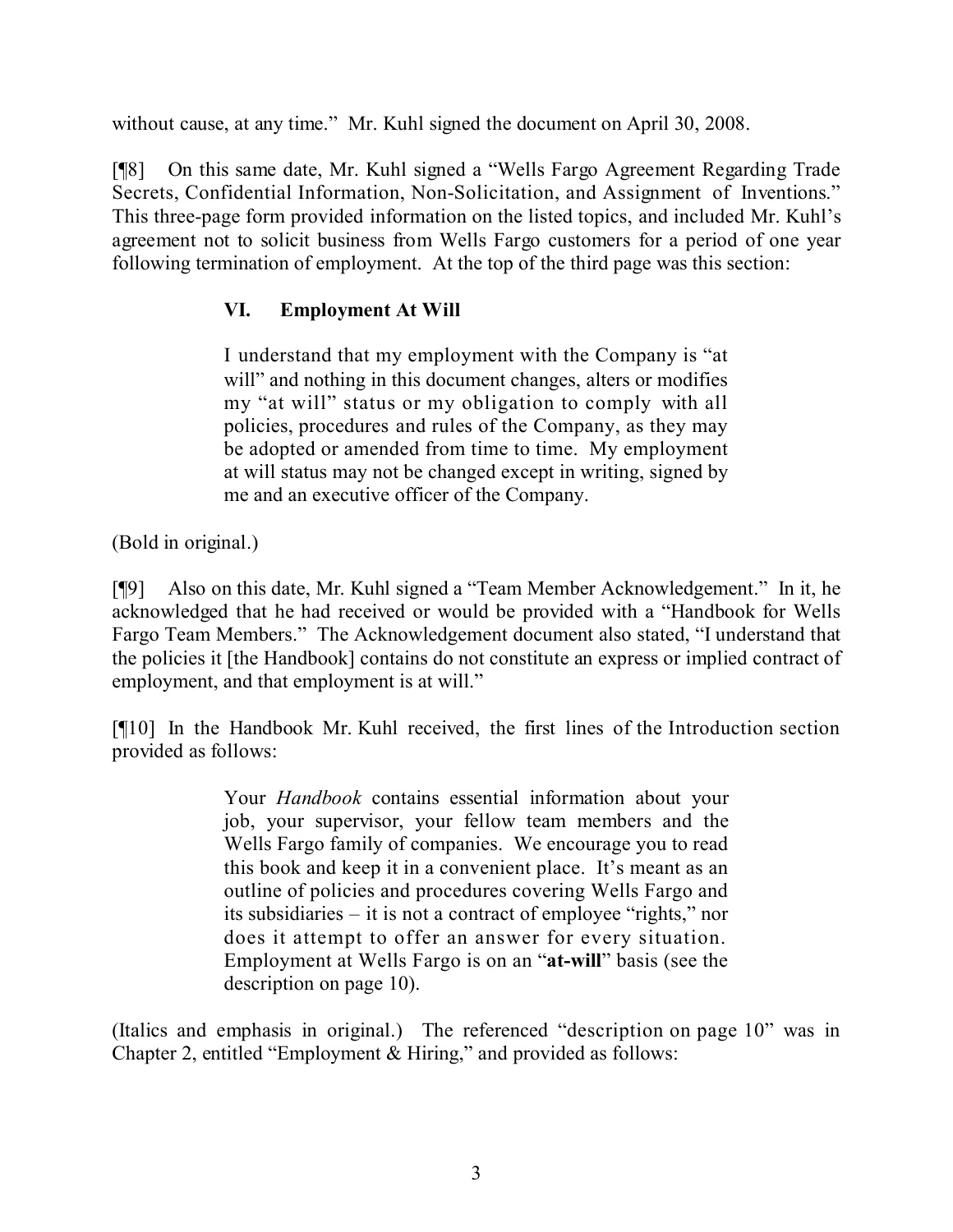This *Handbook* is not a contract of employment. Your employment with a Wells Fargo company has no specified term or length; both you and Wells Fargo have the right to terminate your employment at any time, with or without advance notice and with or without cause.

This is called "employment at will." Only an officer of Wells Fargo at the level of executive vice president or higher, authorized by the senior Human Resources Manager for your region or line of business, may alter your at-will status or enter into an agreement for employment for a specified period of time. Any modification to your at-will employment status must be confirmed in writing by an officer of Wells Fargo at the level of executive vice president or higher, authorized by the senior Human Resources Manager for your region or line of business.

(Italics in original.) The same two paragraphs were repeated in Chapter 4 of the Handbook, entitled "Performance & Problem Solving," which also included information on performance reviews, performance counseling, and corrective action. Identical language was also found in Chapter 9 of the Handbook, entitled "Leaving Wells Fargo," which provided information about terminating employment with Wells Fargo, "[w]hether the decision to terminate employment is yours or Wells Fargo's."

[¶11] In June of 2008, Mr. Kuhl received a letter from Wells Fargo saying it was "excited to have you join us as a team member." It advised him that his title would be "Community Bank President 2," and that his "Current salary remains the same." On the second page of this letter is text inside a box, nearly identical to the text in the letter previously delivered by Mr. Nations, repeating that employment with Wells Fargo was "employment at will."

[¶12] Wells Fargo's purchase of the banks was finalized on or about July 1, 2008, and Mr. Kuhl began working for Wells Fargo. The employment relationship between Mr. Kuhl and Wells Fargo deteriorated rapidly after the closing, however. The reasons are in dispute, but are not material at this summary judgment stage. Wells Fargo terminated Mr. Kuhl's employment on December 10, 2008. Mr. Kuhl brought a wrongful termination suit against Wells Fargo, alleging breach of an express contract of employment, breach of an implied contract of employment, promissory estoppel, and tortious breach of the implied covenant of good faith and fair dealing. After the parties engaged in discovery, Wells Fargo moved for summary judgment. Mr. Kuhl resisted that motion. Following a hearing, the district court granted summary judgment against Mr. Kuhl and in favor of Wells Fargo, leading to this appeal.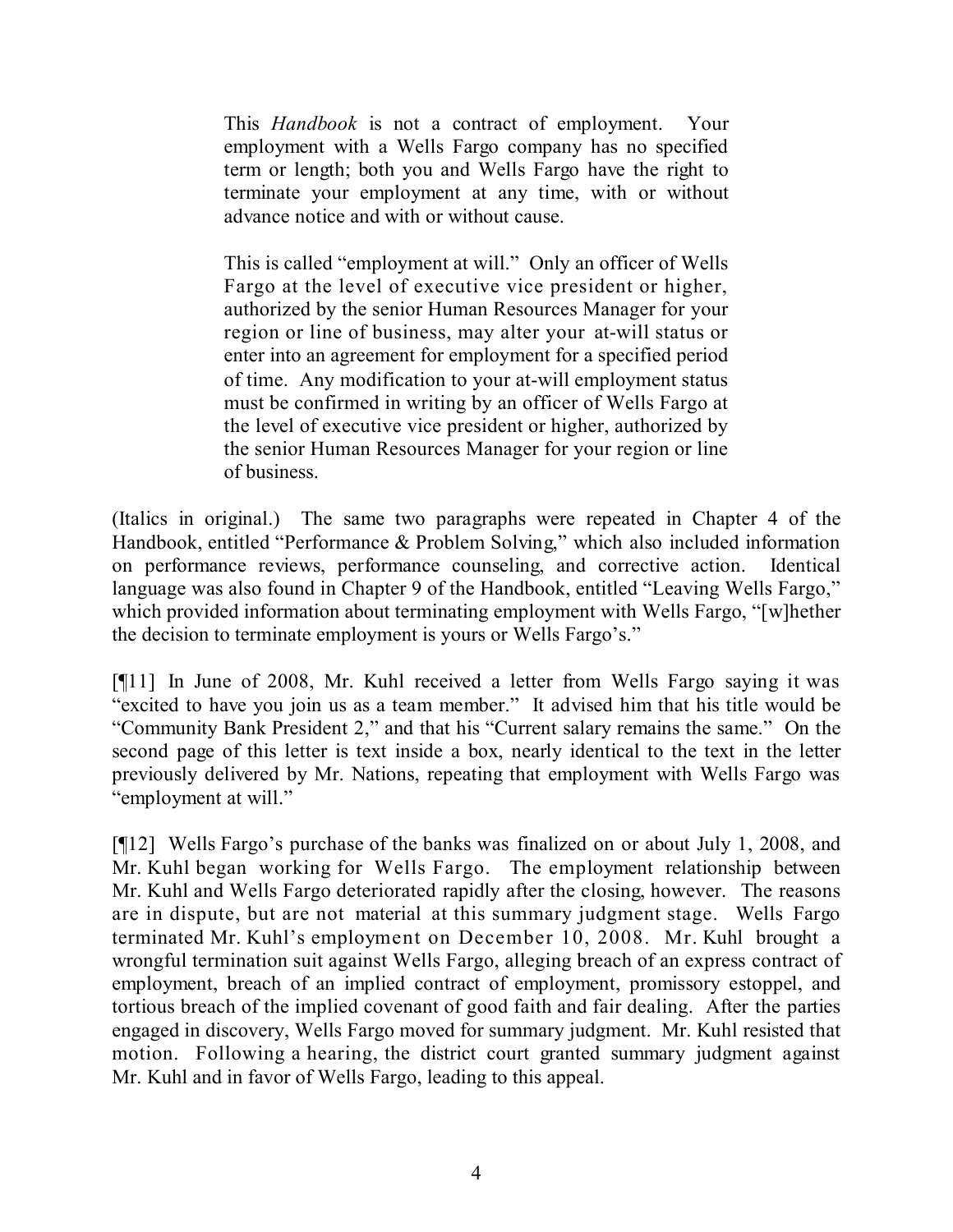### *STANDARD OF REVIEW*

[¶13] A district court's decision to grant summary judgment is subject to the following standard of review:

> Summary judgment is appropriate when there are no genuine issues of material fact and the moving party is entitled to judgment as a matter of law. W.R.C.P. 56(c); *Metz Beverage Co. v. Wyoming Beverages, Inc*., 2002 WY 21, ¶ 9, 39 P.3d 1051, 1055 (Wyo. 2002). "A genuine issue of material fact exists when a disputed fact, if it were proven, would establish or refute an essential element of a cause of action or a defense that the parties have asserted." *Id*. Because summary judgment involves a purely legal determination, we undertake *de novo* review of a trial court's summary judgment decision. *Glenn v. Union Pacific R.R. Co*., 2008 WY 16, ¶ 6, 176 P.3d 640, 642 (Wyo. 2008).

*Jacobs Ranch Coal Co. v. Thunder Basin Coal Co., LLC*, 2008 WY 101, ¶ 8, 191 P.3d 125, 128-29 (Wyo. 2008).

# *DISCUSSION*

#### *Express Contract*

[¶14] When an employment contract is silent about duration, and does not specify reasons for termination, the employment relationship is presumed to be at-will. *Brodie v. General Chemical Corp.*, 934 P.2d 1263, 1265 (Wyo. 1997). "In an at-will employment relationship, either the employer or the employee may terminate the relationship at any time, for any reason or for no reason at all." *Boone v. Frontier Refining, Inc.*, 987 P.2d 681, 685 (Wyo. 1999). The presumption of at-will employment may be rebutted "by a showing that the parties entered into an express or implied agreement which prohibited the employer from discharging the employee without just cause," or that the employment would last for a set term. *Id.* The existence of an express agreement, written or oral, is generally a question of fact, but may be decided by the court "as a matter of law when there is no conflict in the evidence." *Finch v. Farmers Co-op Oil Co.*, 2005 WY 41, ¶ 12, 109 P.3d 537, 541 (Wyo. 2005).

[¶15] Mr. Kuhl contends that the letter he received from Mr. Matthews on behalf of Wells Fargo, delivered by Mr. Nations, constituted a written offer of an express contract of employment between Mr. Kuhl and Wells Fargo. He contends that he accepted the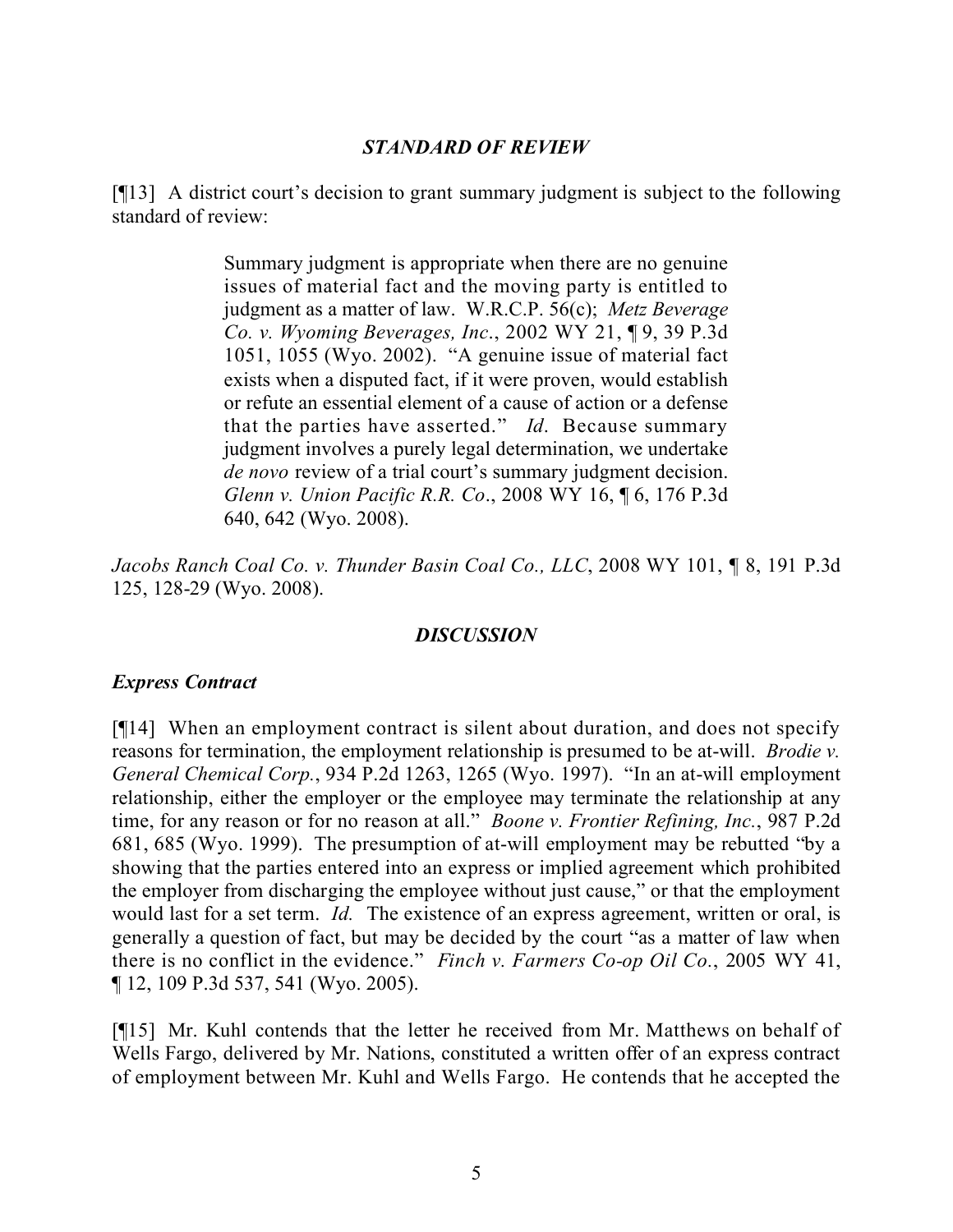offer when he began his employment with Wells Fargo on July 1, 2008. As stated in his brief, "The unilateral contract offered to him . . . was clear in its intent to offer him employment with Wells Fargo for a period of one year beginning on July  $1<sup>st</sup>$ , 2008." In other words, Mr. Kuhl contends that he and Wells Fargo entered into an express agreement that altered the presumed at-will employment relationship.

[¶16] Wells Fargo concedes that it had a contract of employment with Mr. Kuhl. It disagrees with his interpretation of the contract. Wells Fargo contends that the letter is unambiguous in maintaining an at-will employment relationship between Mr. Kuhl and Wells Fargo.

[¶17] Details of this letter were highlighted above, but because interpretation of its language is key to resolving this claim, we will set forth here the text of that letter in its entirety. All italics and bold text are as in the original, and the font size is similar to the original.

> William "Bill" Kuhl First State Bank of Pinedale

Dear Bill:

As you know, Wells Fargo & Company ("Wells Fargo") recently announced that it had entered into an agreement to acquire First State Bank of Pinedale. We are very pleased that you will be joining the Wells Fargo team and look forward to working with you! We believe this will be a great partnership between two top notch organizations and you have an important role in the success. We are committed to retaining key employees such as you through this transition and have outlined some basic terms of your continued employment below.

We want to remind you that completion of the acquisition is subject to a number of conditions, including approval by shareholders of United Bancorporation of Wyoming (UBW) and approval by regulatory authorities, so at this point we do not know exactly if or when the acquisition will become effective, but we anticipate that it will be completed in second quarter, 2008 (the "Closing Date"). That said, we are looking forward to having you join our team on the Closing Date, but until that time we are two separate companies so please keep that in mind as we move forward with this transition.

As we previously mentioned to you, Wells Fargo believes in "People as a Competitive Advantage" ("PACA"). As a result, we again remind you that we are committed to retaining key employees such as yourself. To that end, I want to confirm that while there may be process changes as we move through the transition, you should expect it to generally be "business as usual". This means that you should continue to perform your job duties. To further demonstrate our commitment, we would like to confirm that following the Closing Date:

 Your Wells Fargo annual base salary will be equal to your First State Bank of Pinedale annual base salary on the Closing Date.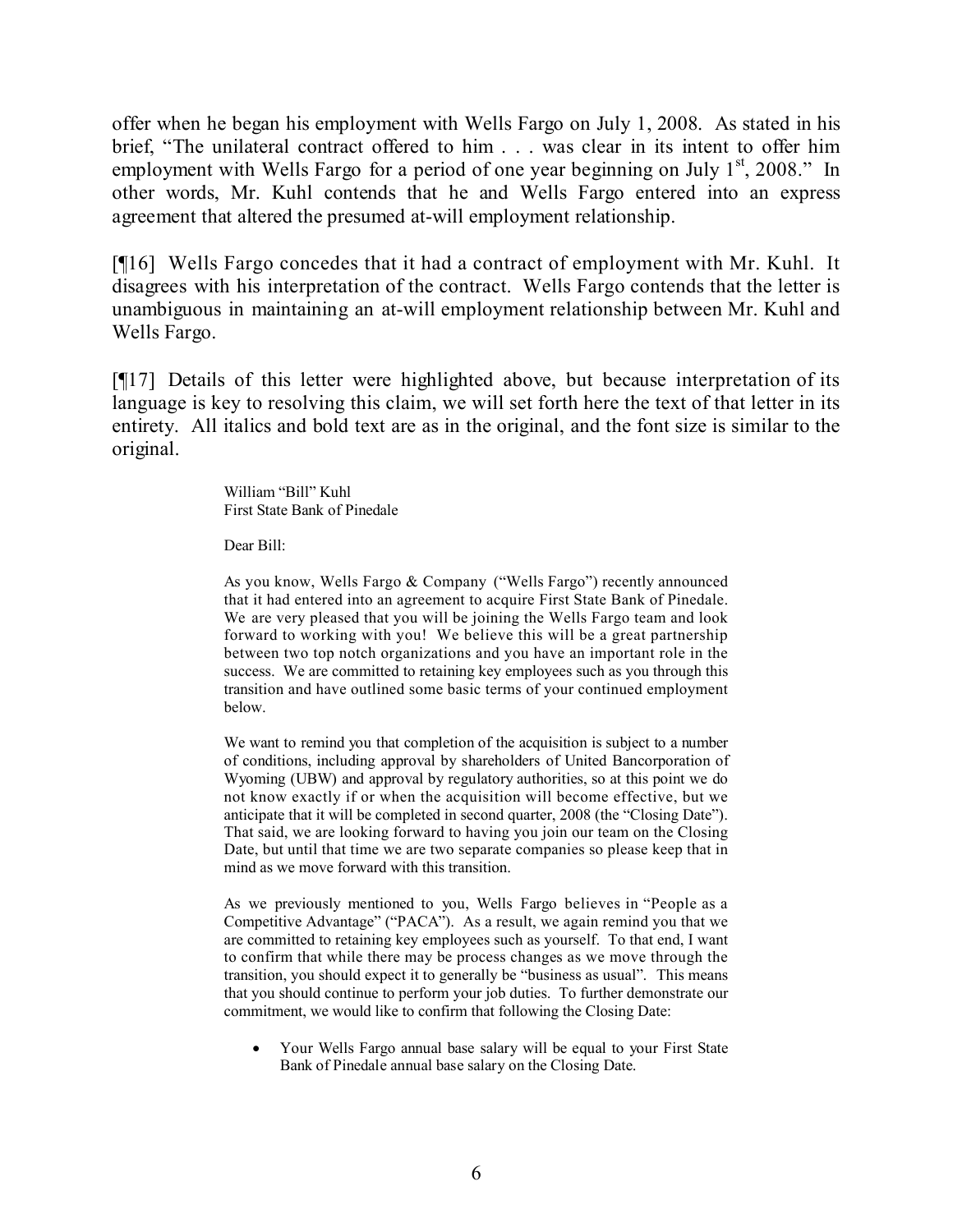- Your guaranteed minimum Incentive Compensation for the calendar year 2008 will be 20% of your base salary at the time of payment (March 2009).
- You will be eligible for a total retention bonus of \$56,000 payable in two equal payments of \$28,000 each, less applicable taxes and withholdings, provided you remain continuously employed between now and the applicable retention dates (as defined below). You will earn the first retention payment if you remain employed through January 1, 2009. You will earn the second retention payment if you remain employed through July 1, 2009. These payments will be paid as soon as administratively possible following the above retention dates.
- Your qualifying service will be credited towards eligibility, participation and vesting in Wells Fargo's employee benefit plans, as well as your Paid Time off (PTO). The only exception to this will be Wells Fargo's Cash Balance Plan. On a go forward basis, you will be eligible to participate in Wells Fargo's Cash Balance Plan as a new employee under the terms of that plan.

Of course, all of this is contingent upon the successful completion of the acquisition, your continued employment with First State Bank of Pinedale through the day immediately preceding the Closing Date, and your ability to satisfy Wells Fargo's basic conditions of employment found on page 3 below.<sup>1</sup>

Wells Fargo is committed to providing you with timely information as it becomes available. As we get closer to the Closing Date (or shortly thereafter), we will give you more specific information about Wells Fargo including benefits information (descriptions and enrollment information), a *Handbook for Wells Fargo Team Members*, tax forms and additional paperwork necessary to welcome you to the Wells Fargo team!

Thank you in advance for your patience, continued hard work, understanding and focus on your customers and communities as we work through this exciting transition. We look forward to having you join the Wells Fargo team!

Sincerely, /s/ Michael J. Matthews Mike Matthews Regional President – Wyoming

cc: Brad Nations

#### **Conditions of Employment at Wells Fargo**

Employment with Wells Fargo has no specified term or length. Both a team member and Wells Fargo have the right to terminate a team member's employment at any time, with or without advance notice and with or without cause. This is called "employment at will" and no employee of Wells Fargo has the authority to alter this arrangement without the express

<sup>&</sup>lt;sup>1</sup> The parties agree that this letter did not include a page 3.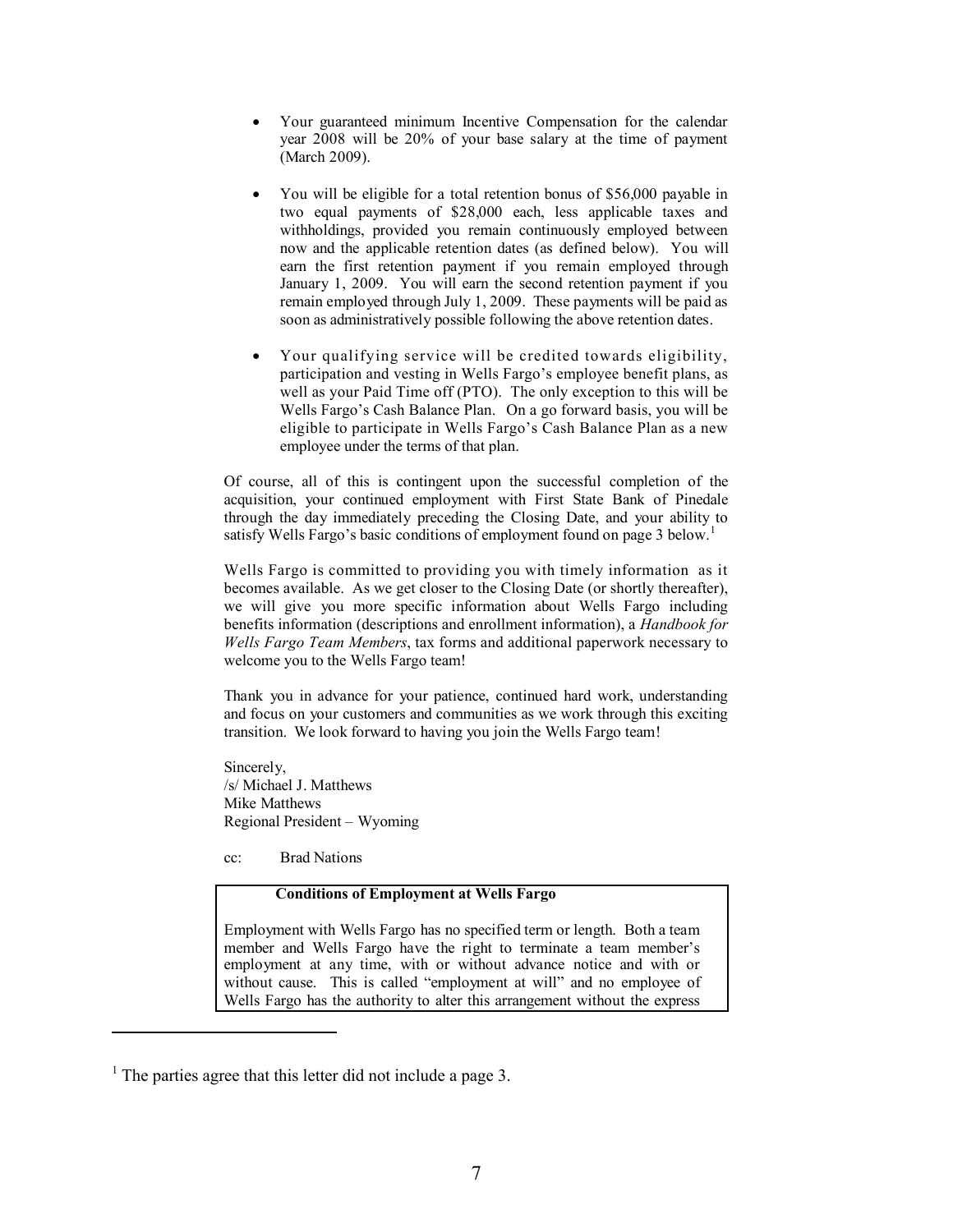authorization of a Wells Fargo officer at the level of executive vice president or higher. Key values at Wells Fargo include accountability, integrity, customer focus, and diversity. All Wells Fargo team members are expected to adhere to Wells Fargo's corporate policies and Wells Fargo's *Code of Ethics and Business Conduct*.

Your employment at Wells Fargo is contingent upon your ability to provide, on or before the Closing Date, documentation that verifies your identification and eligibility to work in the United States, as outlined by the Immigration Reform and Control Act of 1986.

In addition, as a federally insured institution, Wells Fargo is unable to employ:

- Individuals who have been convicted of a crime of dishonesty or breach of trust.
- Any person who does not meet our bond requirements.

Therefore, your employment is contingent upon the results of your background investigation.

And finally, if you previously worked for Wells Fargo prior to this acquisition and your employment was terminated by Wells Fargo, Wells Fargo may consider you to be ineligible for employment if the reasons for the termination involved violation of Wells Fargo's corporate policies or Wells Fargo's *Code of Ethics and Business Conduct*.

**The retention offer described in this letter is being offered to a select group of employees. As a result, it is important that you maintain the confidentiality of this offer. Please do not discuss this commitment with any person except your family members, if applicable, attorneys or tax preparer or other professional advisors to whom such disclosure is necessary to effectuate the purposes for which you consulted such professional advisors, or as required by law. You may also discuss the offer with your current immediate supervisor and Brad Nations.**

[¶18] In his brief, Mr. Kuhl urges us to interpret the letter as making "a commitment to continued employment for a specified time with guaranteed incentives and longevity bonuses." He also points to language indicating that Wells Fargo was "committed to retaining key employees" as indicating that the employment relationship was not at-will. But Mr. Kuhl's interpretation is untenable given the language of the letter. The letter did not specify any period of time during which Mr. Kuhl would be employed. It stated that he would be "eligible" for a retention bonus "provided" that he remained employed by Wells Fargo until the payment dates, but this contingency cannot be interpreted as a commitment to employ him through those dates. By stating he would "earn the second retention payment *if* [he] remain[ed] employed through July 1, 2009," the letter plainly indicated that Mr. Kuhl might or might not remain employed through the specified date.

[¶19] Moreover, the letter contained language that unequivocally expressed Wells Fargo's intent to offer Mr. Kuhl employment at-will: "Employment with Wells Fargo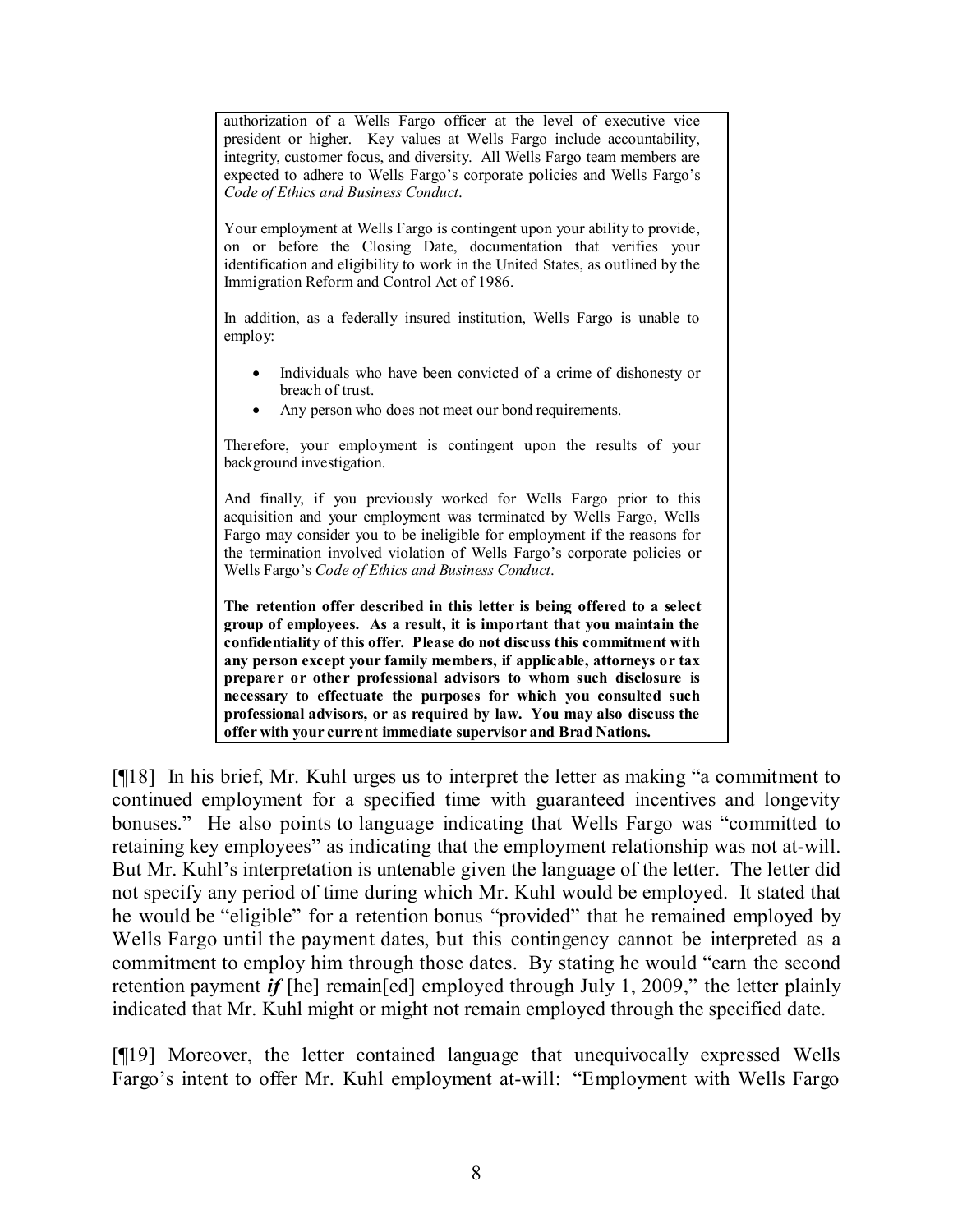has no specified term or length. Both a team member and Wells Fargo have the right to terminate a team member's employment at any time, with or without advance notice and with or without cause. This is called 'employment at will.'" We agree with the district court's conclusion that the plain language of the express contract of employment between Wells Fargo and Mr. Kuhl is clear and unambiguous in providing that Mr. Kuhl's employment would be at-will.

[¶20] Mr. Kuhl's position is that there is language in the letter indicating that his employment would not be at-will, so that the "employment at will" provision rendered the contract ambiguous. Because the contract is ambiguous, he continues, the Court must consider "extrinsic and parol" evidence to interpret the contract. The extrinsic and parol evidence upon which he relies includes his testimony that, when he asked Mr. Nations about the "employment at will" provision, Mr. Nations explained that the employment could be terminated only if Mr. Kuhl took illegal actions.

[¶21] For purposes of summary judgment, we are bound to accept Mr. Kuhl's version of the facts as credible. We are not bound to accept his interpretation that the contract is ambiguous. As previously discussed, there is simply no language in the letter that can reasonably be interpreted as providing that Mr. Kuhl's employment would be for any specified period of time, or that he could be terminated only for cause. Because the contract is unambiguous in providing that Mr. Kuhl's employment would be at-will, extrinsic evidence to the contrary should not be considered. "We interpret the language of an unambiguous agreement as a matter of law, and rely on extrinsic evidence only if the contract is ambiguous." *Sutherland v. Meridian Granite Co.*, 2012 WY 53, ¶ 8, 273 P.3d 1092, 1095 (Wyo. 2012), citing *Union Pacific Resources Co. v. Texaco*, 882 P.2d 212, 219-20 (Wyo. 1994).

[¶22] Mr. Kuhl further contends that Mr. Nations' response altered the offer of employment contained in the letter, effectively negating its language and turning it into an employment contract other than at-will. However, the letter explicitly provided that "no employee of Wells Fargo has the authority to alter this arrangement without the express authorization of a Wells Fargo officer at the level of executive vice president or higher." It is undisputed that Mr. Nations, the human resources manager, was not at the level of executive vice president or higher. Mr. Matthews, who signed the letter as "Regional President – Wyoming," was not an executive vice president or higher at the time Mr. Kuhl received this letter. <sup>2</sup> Accordingly, they lacked authority to modify

 $2$  Mr. Matthews was apparently promoted to the level of executive vice president on or about the closing date. He was, therefore, an executive vice president when his deposition was taken in this case. That led to some confusion, depending on whether the question was "What *is* your position" or "What *was* your position?" Mr. Matthews later clarified that he was an executive vice president at the time of his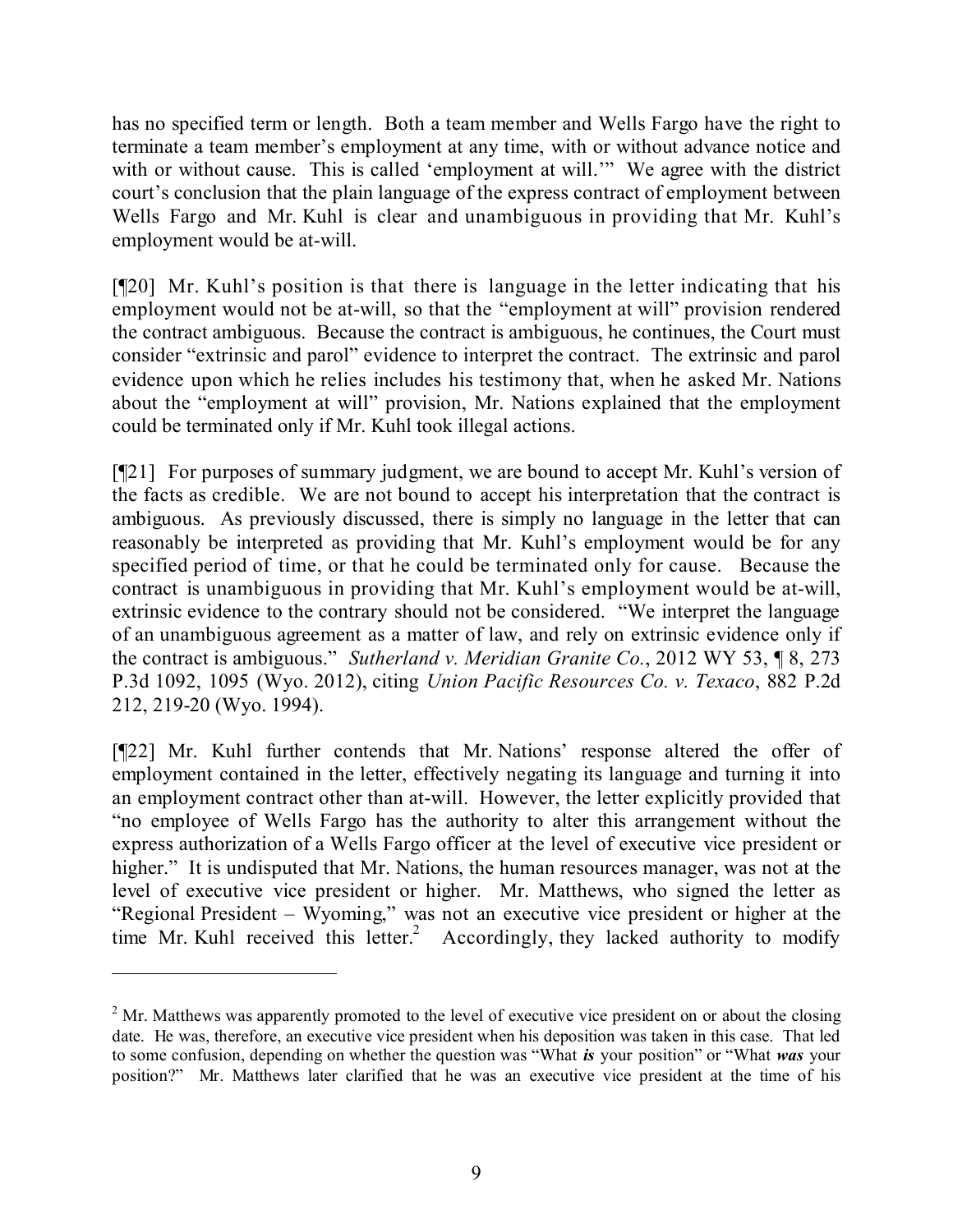Mr. Kuhl's at-will employment status.

[¶23] The written employment contract between Wells Fargo and Mr. Kuhl unambiguously provided that his employment was at-will. It was not modified orally by Mr. Nations or Mr. Matthews. We therefore conclude that the district court did not err in granting summary judgment in Wells Fargo's favor.

# *Implied Contract*

[¶24] Mr. Kuhl also contends, "in the alternative, that the *Wells Fargo Team Members Handbook* . . . which contains no prominent, conspicuous and an [sic] unambiguous disclaimer of any contractual intent, constitutes an implied contract of employment which could be terminated only for cause." Wyoming's established precedent regarding employee handbooks is summarized in the following passage:

> In Wyoming, employment at will permits either party to terminate a contract of employment, which is for an indefinite duration, at any time, for any reason or for no reason at all. *Wilder v. Cody Country Chamber of Commerce*, 868 P.2d 211, [217] (Wyo. 1994); *Lankford v. True Ranches, Inc.*, 822 P.2d 868, 872 (Wyo. 1991). However, in *Mobil Coal Producing, Inc. v. Parks*, 704 P.2d 702, 706-07 (Wyo. 1985), we found that an employee handbook or personnel manual may supply terms for an implied in fact contract of employment. *See Wilder*, 868 P.2d at [217] (discussing enforceability of an implied in fact contract of employment). In particular, a systematic discipline procedure or other language in an employee handbook implying termination may be for cause only may defeat the rebuttable presumption that employment is at will. *Sanchez v. Life Care Centers of America, Inc.*, 855 P.2d 1256, 1257 (Wyo. 1993).

> Employers do have a means to avoid formation of an implied in fact contract of employment while still presenting the employee with useful information about required performance on the job. The employment at will presumption of Wyoming law may be sustained when unambiguous

 $\overline{a}$ 

deposition, but not at the time Mr. Kuhl received the letter. Accordingly, his job title does not present a genuine issue of material fact.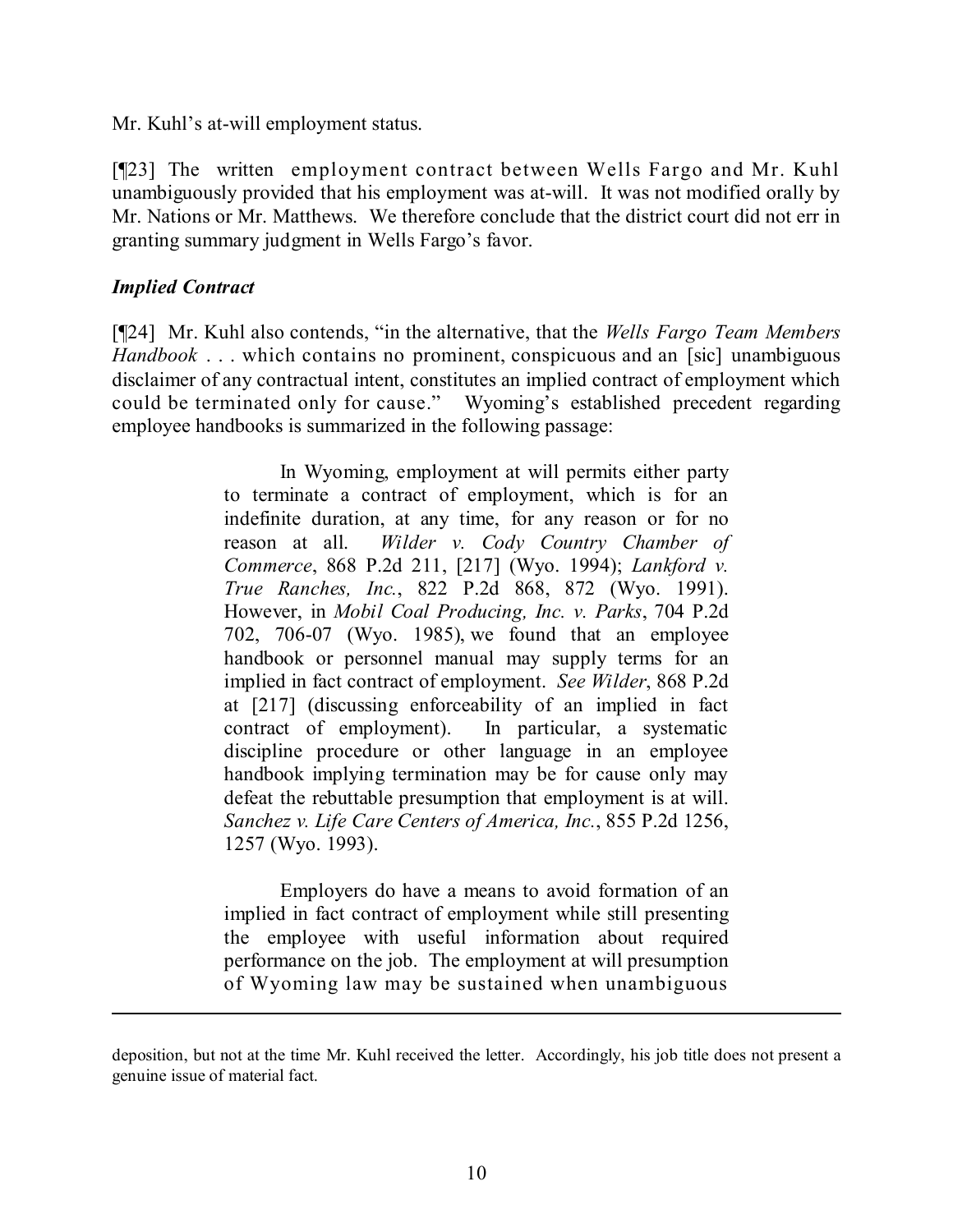language disclaiming the formation of a contract is sufficiently conspicuous and present in documents that would otherwise comprise terms of an implied in fact contract of employment. *Sanchez*, 855 P.2d at 1259; *McDonald v. Mobil Coal Producing, Inc.*, 820 P.2d 986, 988 (Wyo. 1991) (*McDonald II*).

When properly drafted, a sufficient disclaimer constitutes an express statement in the employment application and subsequent relevant documents, such as an employee handbook, that places the employee on notice that general statements or conduct do not promise employment security and are not to be relied upon by the employee. 1 Henry H. Perritt, Jr., *Employee Dismissal Law and Practice* § 4.25 at 310 (3rd ed. 1992). A conspicuous and unambiguous disclaimer would then make any reliance on the subsequent statements of the employer unreasonable.

*Lincoln v. Wackenhut Corp.*, 867 P.2d 701, 703 (Wyo. 1994).

[¶25] Mr. Kuhl contends that the provisions regarding performance evaluations, the comprehensive description of prohibited conduct, and the systematic discipline procedure, all contain language implying that the employment relationship is not at-will, but terminable only for cause. He compares his employee handbook to the one in *Mobil Coal Producing, Inc. v. Parks*, 704 P.2d 702, 705-06 (Wyo. 1985), which contained a list of "rules of unacceptable conduct" that could lead to discipline, including termination. In that case, we affirmed the district court's ruling that the list of causes for termination implied that cause was necessary for termination. The handbook also outlined a "policy of progressive discipline tempered by the seriousness of the offense," and we agreed with the district court that this implied a commitment by the employer to follow the specified steps in disciplining an employee. "Not only does the tenor of the foregoing reflect the necessity for the existence of cause for discharge," we said, "but it specifically requires such. . . . The handbook's provisions change the [employer's] unfettered right to discharge [an employee] at any time and without cause." *Id*. at 705-07.

[¶26] Recognizing that the language contained in employee handbooks may vary widely, we have said that

> Each case must be considered on its own merits. Some handbooks or manuals may not contain provisions which negate the employment at will. Some handbooks or manuals may be ambiguous or may not have apparent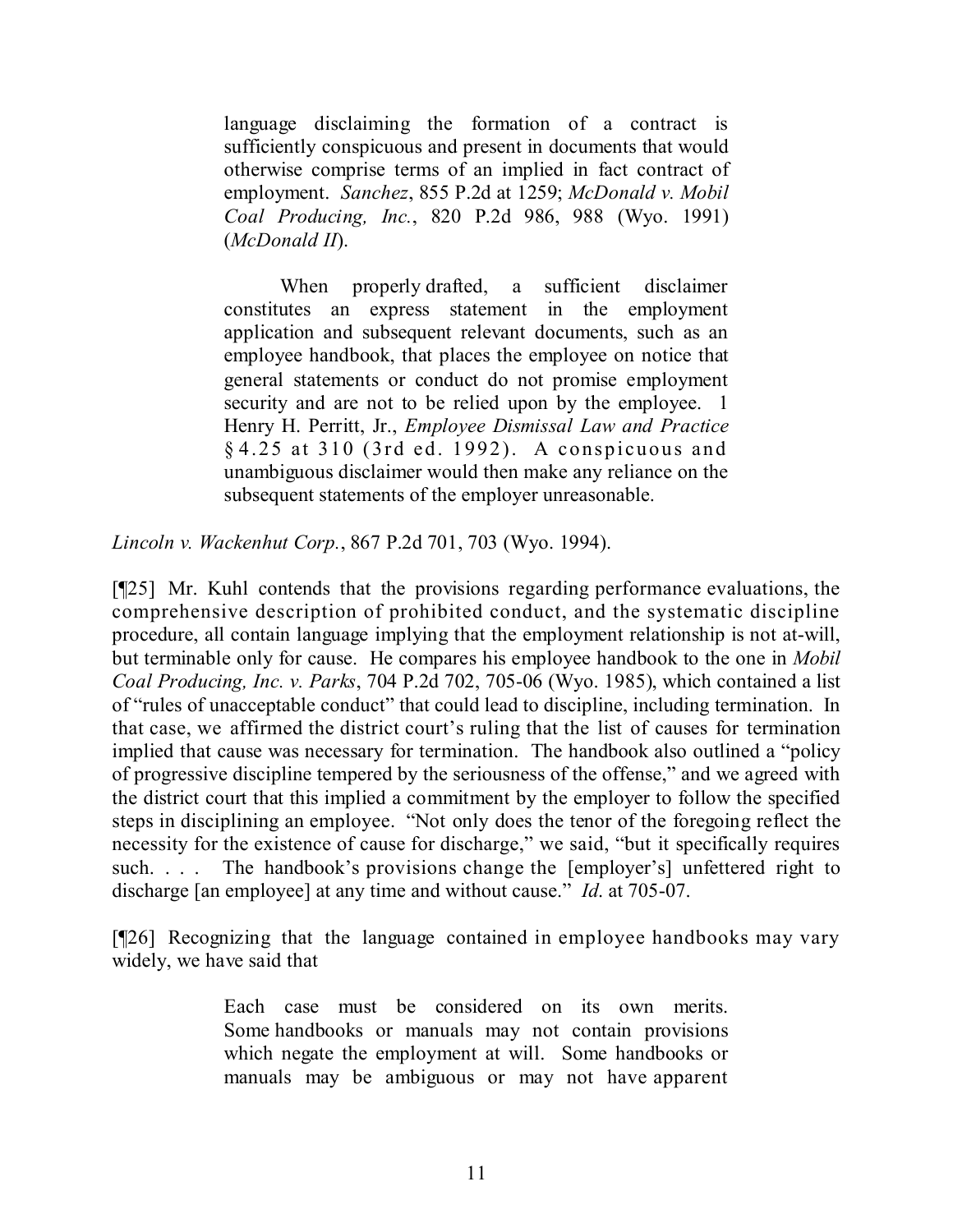meaning, making the determination of their effect on at will employment a question of fact. Normally, the construction and interpretation of a contract is for the court as a matter of law. *Rouse v. Munroe*, Wyo., 658 P.2d 74, 77 (1983); *Amoco Production Company v. Stauffer Chemical Company of Wyoming*, Wyo., 612 P.2d 463, 465 (1980). If the meaning of a contract is ambiguous or not apparent, it may be necessary to determine the intention of the parties from evidence other than the contract itself, and interpretation becomes a mixed question of law and fact. *Goodman v. Kelly*, Wyo., 390 P.2d 244, 247 (1964).

*Id*. at 706.

[¶27] With that in mind, we note that the Wells Fargo handbook provided to Mr. Kuhl contains language plainly intended to preserve the employment at-will relationship. Chapter 4 of the handbook outlines levels of performance counseling and corrective actions, but also expressly specifies:

> **However, the policy is not progressive.** This means that we reserve the right to escalate the process or use any part of it that we feel is appropriate for the situation – and, if necessary, to terminate employment without implementing performance counseling and corrective action. This is consistent with our "employment at will" policy below.

(Bold in original.) Chapter 9 contains a list of actions that may lead to termination, but also specifies that an employee may be terminated if his "continued employment is considered to be no longer in the best interest of Wells Fargo." Unlike the handbook in *Mobil*, the language of the Wells Fargo handbook does not unambiguously suggest that cause is required for termination, or that Wells Fargo is committed to a progressive disciplinary procedure before an employee's employment may be terminated.

[¶28] Also unlike *Mobil*, the Wells Fargo handbook includes disclaimers. As we have explained many times, a conspicuous and unambiguous disclaimer serves to preserve the employment at-will relationship, because it provides the employee with notice that the general statements in the handbook are not to be relied upon as contractual obligations. *E.g.*, *Lincoln*, 867 P.2d at 704. The Wells Fargo handbook contains at least four disclaimers, quoted in paragraphs 10 and 11 above. These are plain and unambiguous expressions of Wells Fargo's intent to maintain the employment at-will relationship.

[¶29] Mr. Kuhl contends, however, that the disclaimers are not sufficiently conspicuous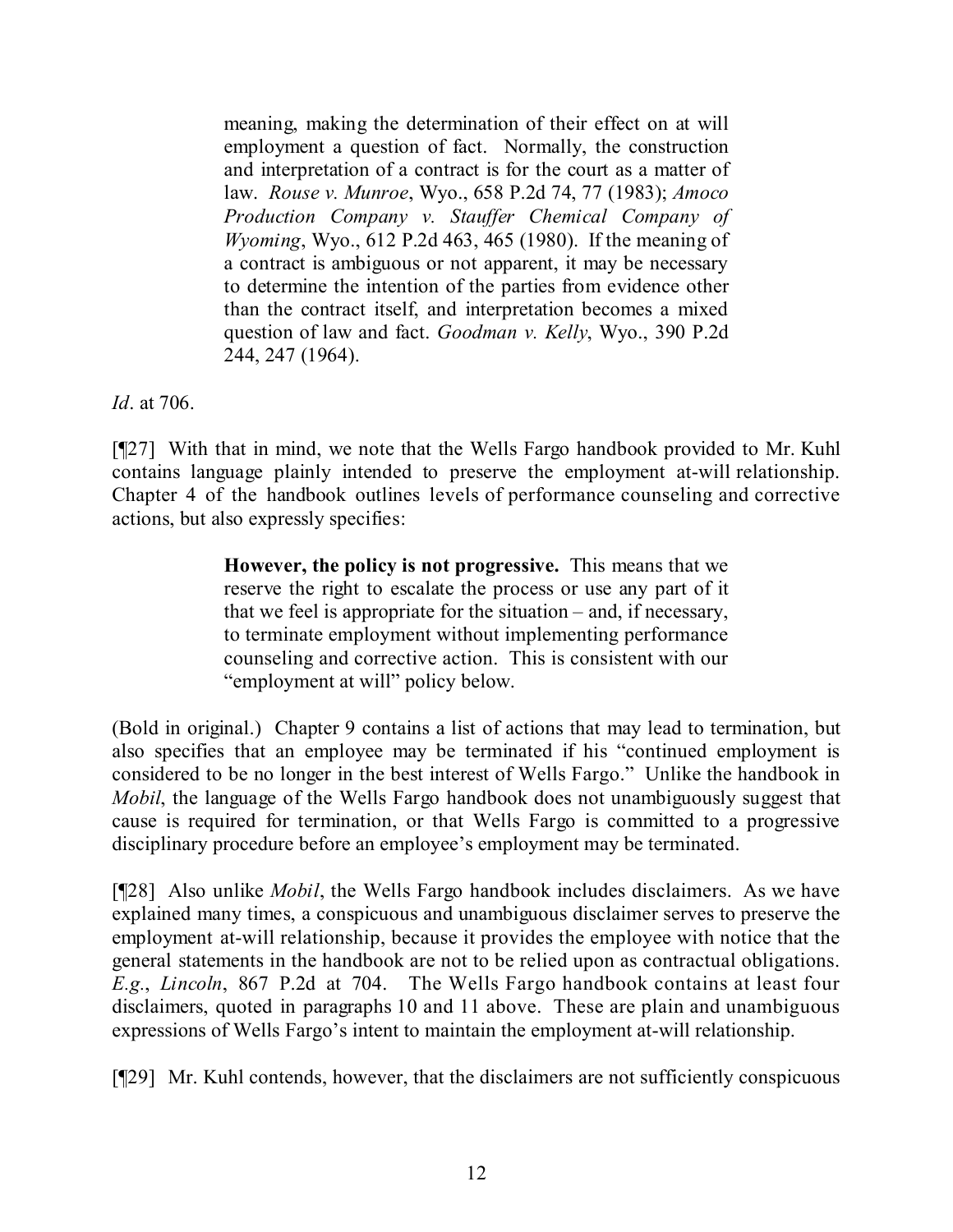to prevent the formation of an implied employment contract. He points out that, in *Lincoln*, 867 P.2d at 704-05, we concluded that a disclaimer was sufficiently conspicuous because the text was prominent ("The lettering is approximately twice the size of the lettering used for the remaining text . . . in bold print and . . . capitalized."), and because it was placed where it would be noticed by a reasonable person (It was "on the first interior page" of the handbook.). Mr. Kuhl correctly points out that the disclaimers in the Wells Fargo handbook are not capitalized or in bold print, and they are not in larger lettering than the other provisions of the handbook. For these reasons, he contends that the disclaimers were ineffective in preventing the implication of an employment contract.

[¶30] Wells Fargo counters that a disclaimer is placed as the very first paragraph of its handbook. In addition, disclaimers are repeated in Chapters 4 and 9, the same chapters relied upon by Mr. Kuhl as creating an implied contract of employment. Wells Fargo also points out that the disclaimers are contained in "separate and distinct paragraphs with bold headings." Moreover, Wells Fargo contends, the disclaimers are made conspicuous by the frequency of their repetition.

[¶31] As previously noted, there are at least four disclaimers contained in the handbook itself. Similar disclaimers are also found in the letter offering Mr. Kuhl employment with Wells Fargo, in the Wells Fargo Acquisition Eligibility Form, in the Wells Fargo Agreement Regarding Trade Secrets, in the Team Member Acknowledgement in which Mr. Kuhl acknowledged receipt of the handbook, and in the letter Mr. Kuhl received from Wells Fargo approximately one month before the closing date. Even though the disclaimers are not in larger print or bold lettering, the district court concluded that the "at-will disclaimers in the employment documents are unquestionably conspicuous by virtue of repetition, prominence, and placement." We agree with the district court.

[¶32] In addition, it is undisputed that Mr. Kuhl had actual knowledge of the disclaimer provisions. This makes his case similar to *Andrews v. Southwest Wyo. Rehabilitation Ctr.*, 974 P.2d 948, 952 (Wyo. 1999), in which we wrote,

> Andrews acknowledges that the revised handbook contains a disclaimer, but argues that it is invalid because it is not conspicuous. A conspicuous disclaimer maintains the at-will relationship because it puts the employee on notice that general statements or conduct do not promise employment security and are not to be relied upon by the employee. *Lincoln*, 867 P.2d at 703. An employee cannot reasonably rely on the conduct or statements of an employer if he has been sufficiently informed that his employment is at will. *Id*. As a general rule, this court considers the prominence, placement and language of a disclaimer to determine if it is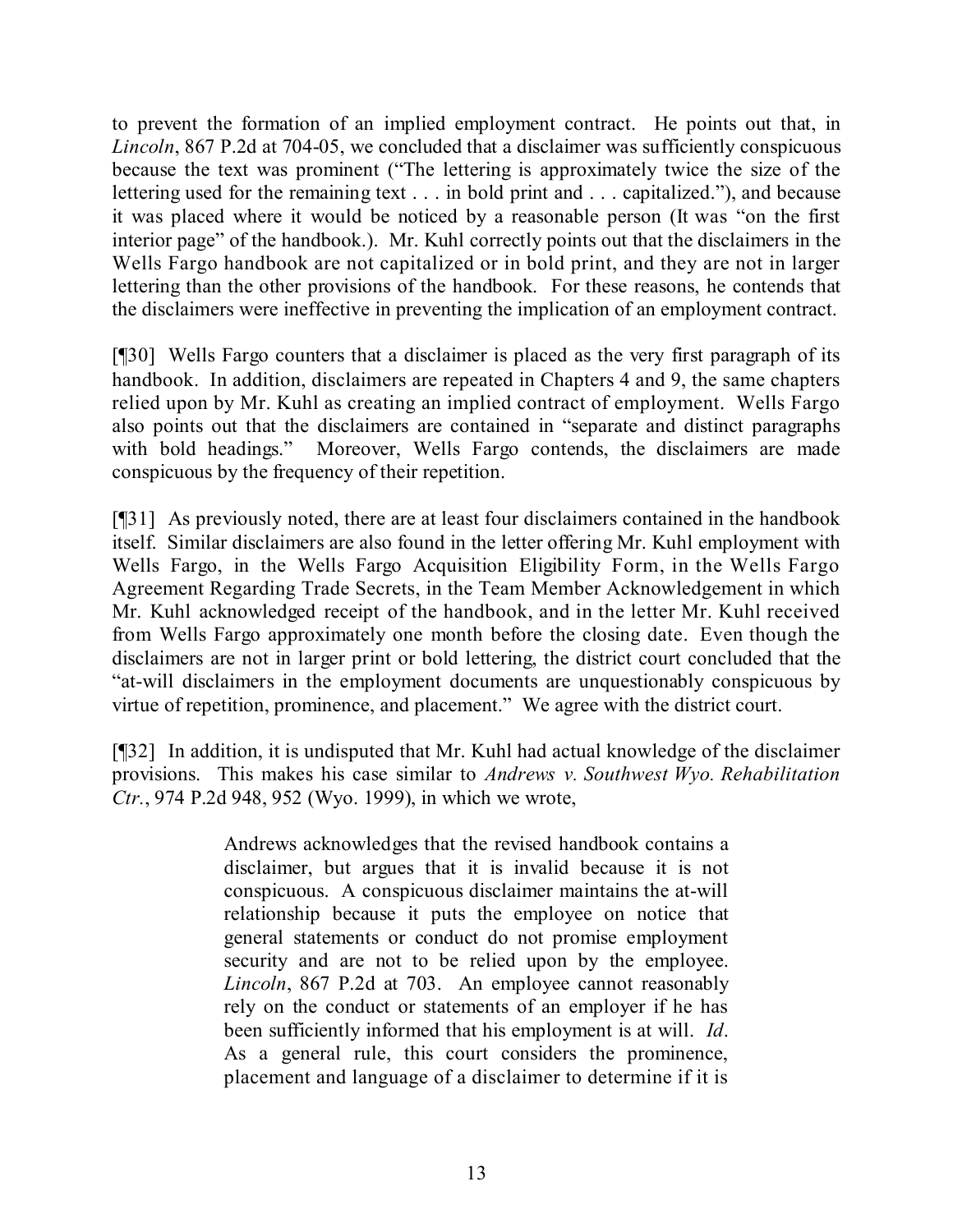conspicuous and unambiguous as a matter of law. *Id*. However, whether the disclaimers in SWRC's handbook were placed on the first page, or were bold or highlighted to draw an employee's attention, is irrelevant under the facts of this case. Andrews testified during his deposition that he was the primary author of the revised handbook. Therefore, he had actual knowledge of the at-will provisions in the handbook. Those provisions, outlined above, are unambiguous and plainly demonstrate SWRC's intent to maintain the at-will status of its employees. Accordingly, Andrews could not reasonably believe that the handbook promised job security.

(Footnote omitted.) In opposition to Wells Fargo's motion for summary judgment, Mr. Kuhl submitted an affidavit stating that he had "read about the employment-at-will policies" in the handbook. It is therefore undisputed that he had actual knowledge of the at-will disclaimers. Mr. Kuhl testified in his deposition that he understood at-will employment to mean that "an employer can terminate the employment of an employee at any time for any reason or for no reason and, likewise, an employee could . . . leave the employment of the employer at any time for any reason or no reason." Because he read and understood the disclaimers, Mr. Kuhl cannot reasonably claim that the Wells Fargo handbook created an implied contract modifying his status as an at-will employee. The district court did not err in granting summary judgment in favor of Wells Fargo on Mr. Kuhl's claim of an implied contract of employment.

# *Promissory Estoppel*

[¶33] The same disclaimers that prevented the formation of an implied contract of employment between Wells Fargo and Mr. Kuhl also preclude his claim of promissory estoppel. One of the required elements of a promissory estoppel claim is "proof that the party urging the doctrine acted to its detriment in reasonable reliance" on a promise or agreement. *Worley v. Wyoming Bottling Co., Inc.*, 1 P.3d 615, 623 (Wyo. 2000).

> A valid at-will employment disclaimer, however, defeats an employee's promissory estoppel claim. *Trabing* [*v. Kinko's, Inc.*, 2002 WY 171,] [22], 57 P.3d 1248, 1255 (Wyo. 2002)]. The existence of a disclaimer "makes it unreasonable for an employee to rely on any subsequent understanding that [his] employment would be anything other than at will." *Id.* In other words, a valid disclaimer prevents the employee from satisfying the second element of a promissory estoppel claim. *Id. See also*, *Honorable* [*v. American Wyott Corp.*], 11 P. 3d [928,] 931 [(Wyo. 2000)].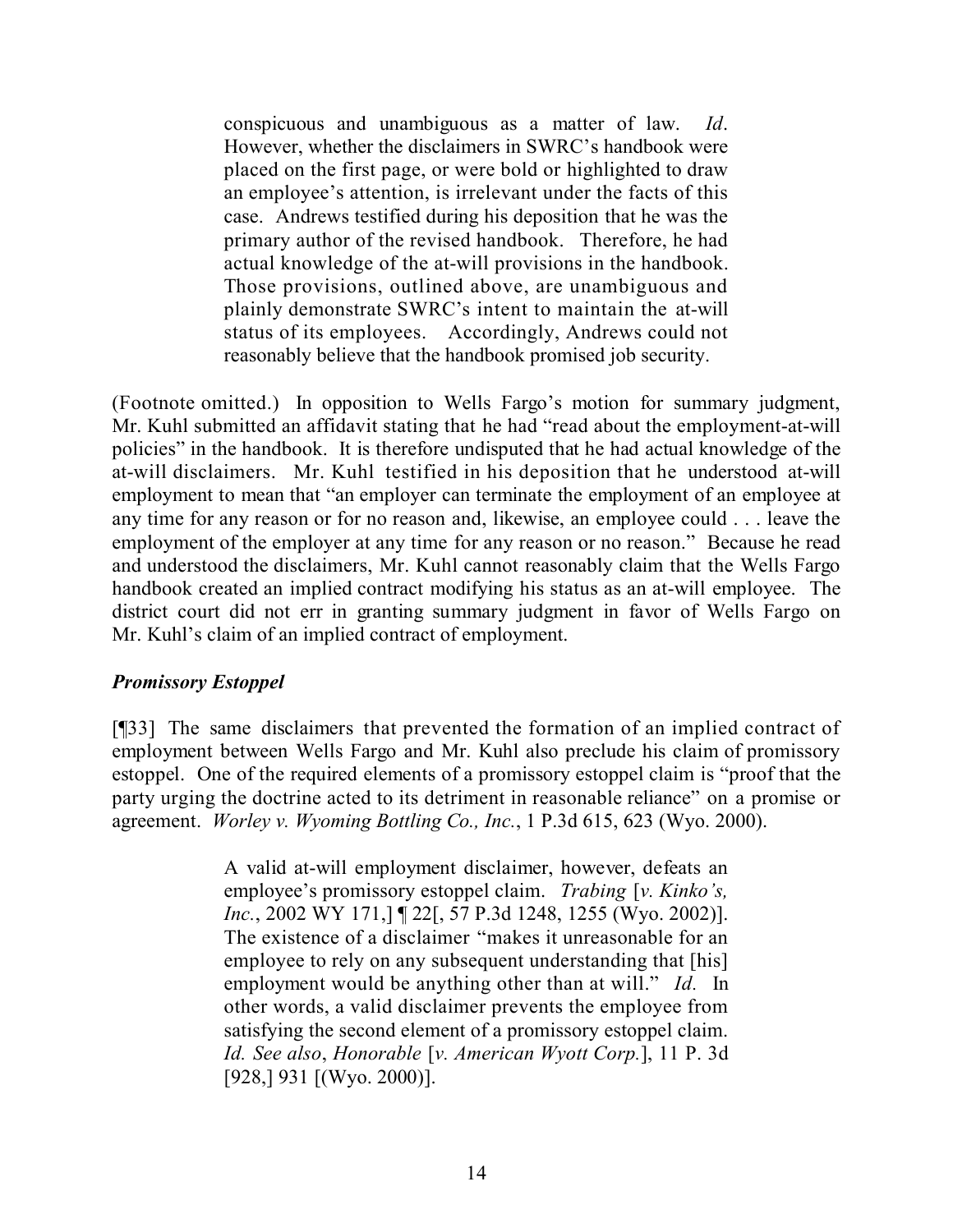*Finch*, ¶ 23, 109 P.3d at 544. *See also Worley*, 1 P.3d at 624; *Bouwens v. Centrilift*, 974 P.2d 941, 947 (Wyo. 1999); *Davis v. Wyoming Medical Center, Inc.*, 934 P.2d 1246, 1252 (Wyo. 1997); *Loghry v. Unicover Corp.*, 927 P.2d 706, 711 (Wyo. 1996).

[¶34] As previously discussed, the disclaimers found in the Wells Fargo handbook and various other employment-related documents unambiguously and repeatedly expressed Wells Fargo's intention to maintain an at-will employment relationship with Mr. Kuhl. It is undisputed that he read and understood the disclaimers. These disclaimers preclude him from showing the reasonableness of his reliance on any promise to modify the at-will relationship. "Because of the specific disclaimer language, promissory estoppel is not available." *Davis*, 934 P.2d at 1252. The district court did not err in granting summary judgment in favor of Wells Fargo on Mr. Kuhl's promissory estoppel claim.

# *Implied Covenant of Good Faith and Fair Dealing*

[¶35] Mr. Kuhl also presented a claim for breach of the implied covenant of good faith and fair dealing. "[A]ll contracts of employment contain an implied covenant of good faith and fair dealing." *Wilder*, 868 P.2d at 220. However,

> although a duty of good faith and fair dealing is created by law in all cases, it is only in *rare and exceptional* cases that the duty is of such a nature as to give rise to tort liability. The kind of breach of duty that brings into play the bad faith tort arises only when there are *special relationships* between the tort-victim and the tort-feasor.

*K Mart Corp. v. Ponsock,* 103 Nev. 39, 732 P.2d 1364, 1370 (1987) (emphasis added). The special relationship necessary to permit recovery is not established merely by the employeremployee relationship. A showing is required that a special relationship of trust and reliance exists between the particular employee seeking recovery and the employer. *Cleary v. American Airlines, Inc.,* 111 Cal. App. 3d 443, 168 Cal.Rptr. 722, 729 (1980); *K Mart Corp.,* 732 P.2d at 1372. Trust and reliance may be found by the existence of separate consideration, common law, statutory rights, or rights accruing with longevity of service. *Cleary,* 168 Cal.Rptr. at 729.

*Wilder*, 868 P.2d at 221. "Whether a special relationship exists is a question of fact, not a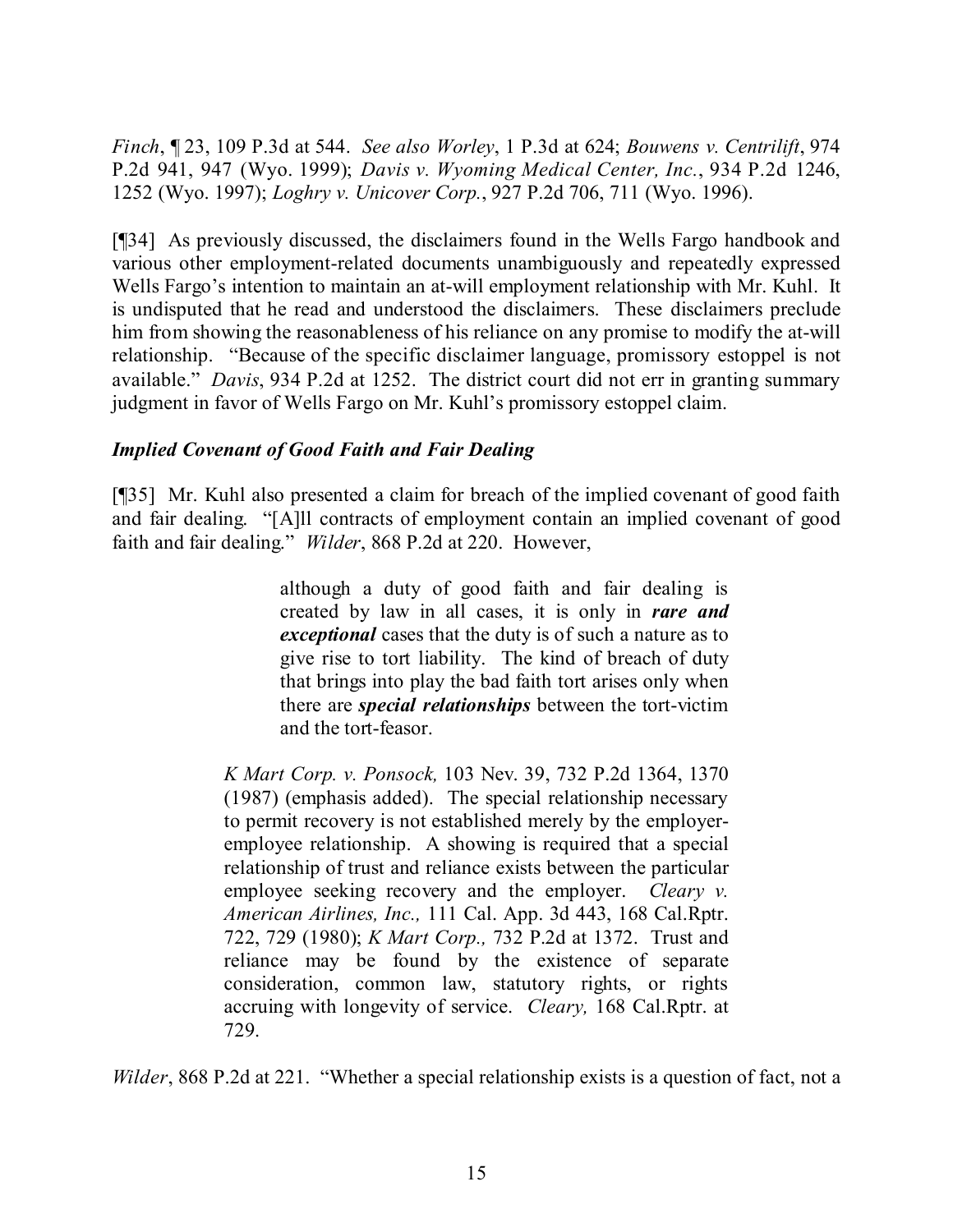question of law, and is to be decided by the trier of fact unless reasonable minds could not differ." *Worley*, 1 P.3d at 624.

[¶36] Even viewing the facts in Mr. Kuhl's favor, reasonable minds could not differ in concluding that there was no special relationship between Mr. Kuhl and Wells Fargo. At the district court level, Mr. Kuhl presented no facts or argument to support the existence of separate consideration, common law, or statutory rights sufficient to demonstrate a special relationship.<sup>3</sup> As to longevity of service, we have discussed two examples in which a special employment relationship was shown:

> *Wilder* first cited *Fortune v. National Cash Register Co.*, 373 Mass. 96, 364 N.E.2d 1251, 1255-58 (Mass. 1977), where a twenty-five year employee was fired to avoid paying bonuses due him on a large sale he had just completed. 868 P.2d at 220-21. The second example found in *Wilder* was the Nevada case of *K Mart Corp. v. Ponsock*, 732 P.2d at 1366, where a nine and a half year contract employee was fired, for trivial reasons, six months prior to the time his pension was scheduled to fully vest. As *Wilder* teaches, in order to establish that the implied covenant has been breached, most commonly the employee must have been terminated to avoid payment of commissions or benefits already earned, or to avoid payment of benefits scheduled to arise or vest in the near future.

*Worley*, 1 P.3d at 627 (footnote omitted).

[¶37] Mr. Kuhl's employment with Wells Fargo was terminated on December 10, 2008, less than a month before he was eligible to receive a retention bonus of \$28,000. Viewed in a light most favorable to Mr. Kuhl, this fact could indicate that Wells Fargo terminated his employment in order to avoid the payment of this retention bonus. It is undisputed, however, that Mr. Kuhl was employed by Wells Fargo for only five months and ten days. "We are aware . . . of no case in which such a special relationship has ripened over a period of mere months." *Garcia v. UniWyo Fed. Credit Union*, 920 P.2d 642, 646 (Wyo. 1996). Mr. Kuhl's brief tenure at Wells Fargo was insufficient to establish the sort of special relationship needed to sustain a tort claim of breach of the implied covenant of

<sup>&</sup>lt;sup>3</sup> Because these were not raised as issues before the district court, we do not need to consider them on appeal. *Union Pacific R.R. Co. v. Caballo Coal Co.*, 2011 WY 24, ¶ 22, 246 P.3d 867, 873 (Wyo. 2011) (We do not consider "arguments that were not raised in, or argued to, the district court unless they are fundamental or jurisdictional in nature.").